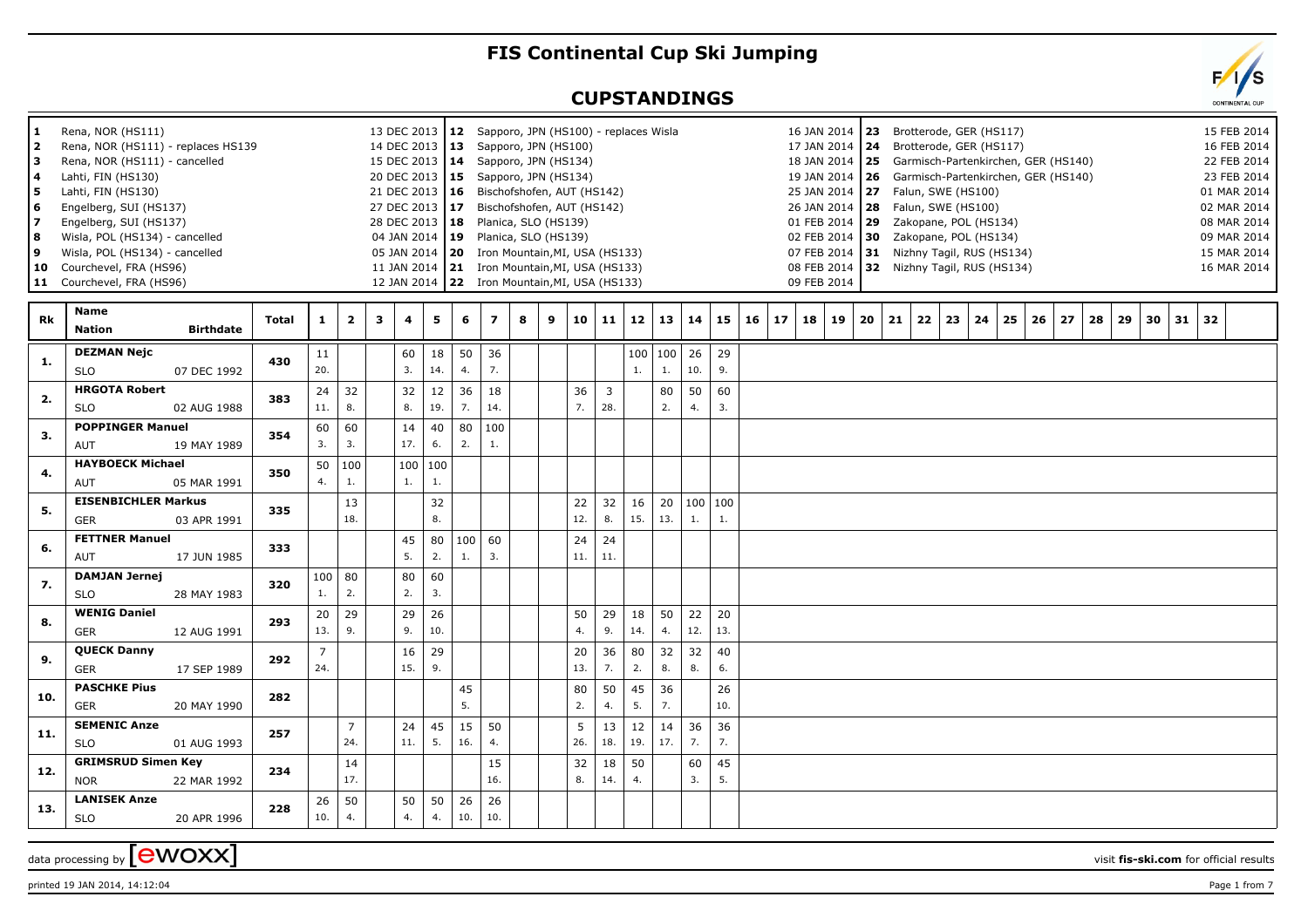| Rk  | Name                               |                  | Total | $\mathbf{1}$ | $\overline{2}$ | $\mathbf{3}$ | 4   | 5              | 6              | $\overline{\mathbf{z}}$ | 8 | 9 | 10 11           |          | 12           | 13        | $\vert$ 14              |                         | $15 \mid 16 \mid 17 \mid 18 \mid 19$ |  | $20 \mid 21$ | 22 | 23 | 24 | 25 | 26 | 27 | 28 | 29 | 30 | $31 \mid 32$ |  |
|-----|------------------------------------|------------------|-------|--------------|----------------|--------------|-----|----------------|----------------|-------------------------|---|---|-----------------|----------|--------------|-----------|-------------------------|-------------------------|--------------------------------------|--|--------------|----|----|----|----|----|----|----|----|----|--------------|--|
|     | Nation                             | <b>Birthdate</b> |       |              |                |              |     |                |                |                         |   |   |                 |          |              |           |                         |                         |                                      |  |              |    |    |    |    |    |    |    |    |    |              |  |
| 14. | <b>GEIGER Karl</b>                 |                  | 219   |              |                |              |     |                |                |                         |   |   | 40              | 80       | 22           | 45        | 29                      | $\overline{\mathbf{3}}$ |                                      |  |              |    |    |    |    |    |    |    |    |    |              |  |
|     | <b>GER</b><br><b>JUSTIN Rok</b>    | 11 FEB 1993      |       |              |                |              |     |                |                |                         |   |   | 6.              | 2.       | 12.          | 5.        | 9.                      | 28.                     |                                      |  |              |    |    |    |    |    |    |    |    |    |              |  |
| 15. | SLO                                | 06 APR 1993      | 200   |              |                |              |     |                |                |                         |   |   | 100 100<br>$1.$ | 1.       |              |           |                         |                         |                                      |  |              |    |    |    |    |    |    |    |    |    |              |  |
|     | <b>DESCHWANDEN Gregor</b>          |                  |       |              |                |              |     |                |                |                         |   |   |                 |          | 80           | 20        | 40                      | 32                      |                                      |  |              |    |    |    |    |    |    |    |    |    |              |  |
| 16. | SUI                                | 27 FEB 1991      | 172   |              |                |              |     |                |                |                         |   |   |                 |          | 2.           | 13.       | 6.                      | 8.                      |                                      |  |              |    |    |    |    |    |    |    |    |    |              |  |
|     | <b>KOBAYASHI Junshiro</b>          |                  | 172   |              |                |              |     |                |                |                         |   |   |                 |          |              | 12        | 80                      | 80                      |                                      |  |              |    |    |    |    |    |    |    |    |    |              |  |
| 16. | JPN                                | 11 JUN 1991      |       |              |                |              |     |                |                |                         |   |   |                 |          |              | 19.       | 2.                      | 2.                      |                                      |  |              |    |    |    |    |    |    |    |    |    |              |  |
| 18. | <b>POGRAJC Andraz</b>              |                  | 156   | 22           |                |              |     | 10             | 24             | 45                      |   |   | 14              | 1        | 9            |           | 13                      | 18                      |                                      |  |              |    |    |    |    |    |    |    |    |    |              |  |
|     | <b>SLO</b>                         | 26 SEP 1991      |       | 12.          |                |              |     | 21.            | 11.            | 5.                      |   |   | 17.             | 30.      | 22.          |           | 18.                     | 14.                     |                                      |  |              |    |    |    |    |    |    |    |    |    |              |  |
| 19. | <b>HULA Stefan</b>                 |                  | 143   | 80           | 26             |              | 8   | 9              | $\overline{7}$ | 13                      |   |   |                 |          |              |           |                         |                         |                                      |  |              |    |    |    |    |    |    |    |    |    |              |  |
|     | POL                                | 29 SEP 1986      |       | 2.           | 10.            |              | 23. | 22.            | 24.            | 18.                     |   |   |                 |          |              |           |                         |                         |                                      |  |              |    |    |    |    |    |    |    |    |    |              |  |
| 20. | <b>GREIDERER Simon</b>             |                  | 136   |              | 24             |              |     | $\overline{7}$ | 60             | 45                      |   |   |                 |          |              |           |                         |                         |                                      |  |              |    |    |    |    |    |    |    |    |    |              |  |
|     | AUT                                | 18 JAN 1996      |       |              | 11.            |              |     | 24.            | 3.             | 5.                      |   |   |                 |          |              |           |                         |                         |                                      |  |              |    |    |    |    |    |    |    |    |    |              |  |
| 21. | <b>SCHMITT Martin</b>              |                  | 127   | 32           | 45             |              | 26  | 24             |                |                         |   |   |                 |          |              |           |                         |                         |                                      |  |              |    |    |    |    |    |    |    |    |    |              |  |
|     | GER                                | 29 JAN 1978      |       | 8.           | 5.             |              | 10. | $11. \,$       |                |                         |   |   |                 |          |              |           |                         |                         |                                      |  |              |    |    |    |    |    |    |    |    |    |              |  |
| 22. | <b>SOEBERG Sigurd Nymoen</b>       |                  | 107   | 29           | 16             |              | 20  | 22             |                | 20                      |   |   |                 |          |              |           |                         |                         |                                      |  |              |    |    |    |    |    |    |    |    |    |              |  |
|     | NOR                                | 31 AUG 1994      |       | 9.           | 15.            |              | 13. | 12.            |                | 13.                     |   |   |                 |          |              |           |                         |                         |                                      |  |              |    |    |    |    |    |    |    |    |    |              |  |
| 23. | <b>TANDE Daniel-Andre</b>          | 24 JAN 1994      | 106   |              | 6<br>25.       |              |     |                | 20<br>13.      | 80<br>2.                |   |   |                 |          |              |           |                         |                         |                                      |  |              |    |    |    |    |    |    |    |    |    |              |  |
|     | NOR<br><b>LAMY CHAPPUIS Ronan</b>  |                  |       |              |                |              |     |                |                |                         |   |   |                 |          |              |           |                         |                         |                                      |  |              |    |    |    |    |    |    |    |    |    |              |  |
| 24. | FRA                                | 10 SEP 1993      | 105   |              |                |              |     |                |                |                         |   |   | 60<br>3.        | 45<br>5. |              |           |                         |                         |                                      |  |              |    |    |    |    |    |    |    |    |    |              |  |
|     | <b>KLUSEK Bartlomiej</b>           |                  |       |              |                |              |     |                | 29             | 14                      |   |   | 26              | 26       |              |           |                         |                         |                                      |  |              |    |    |    |    |    |    |    |    |    |              |  |
| 25. | POL                                | 15 JAN 1993      | 95    |              |                |              |     |                | 9.             | 17.                     |   |   | 10.             | 10.      |              |           |                         |                         |                                      |  |              |    |    |    |    |    |    |    |    |    |              |  |
|     | <b>ALTENBURGER Florian</b>         |                  |       |              |                |              | 36  | 11             | 11             | 32                      |   |   |                 | 5        |              |           |                         |                         |                                      |  |              |    |    |    |    |    |    |    |    |    |              |  |
| 25. | AUT                                | 02 NOV 1993      | 95    |              |                |              | 7.  | 20.            | 20.            | 8.                      |   |   |                 | 26.      |              |           |                         |                         |                                      |  |              |    |    |    |    |    |    |    |    |    |              |  |
| 27. | <b>STAUDER Christoph</b>           |                  | 93    | 45           | 22             |              | 6   | 13             |                | $\overline{7}$          |   |   |                 |          |              |           |                         |                         |                                      |  |              |    |    |    |    |    |    |    |    |    |              |  |
|     | AUT                                | 11 MAY 1992      |       | 5.           | 12.            |              | 25. | 18.            |                | 24.                     |   |   |                 |          |              |           |                         |                         |                                      |  |              |    |    |    |    |    |    |    |    |    |              |  |
| 27. | <b>HOSOYAMA Shusaku</b>            |                  | 93    |              |                |              |     |                |                |                         |   |   |                 |          | 40           | 32        | 10                      | 11                      |                                      |  |              |    |    |    |    |    |    |    |    |    |              |  |
|     | JPN                                | 20 JUL 1984      |       |              |                |              |     |                |                |                         |   |   |                 |          | 6.           | 8.        | 21.                     | 20.                     |                                      |  |              |    |    |    |    |    |    |    |    |    |              |  |
| 27. | <b>OKABE Takanobu</b>              |                  | 93    |              |                |              |     |                |                |                         |   |   |                 |          | $\mathbf{1}$ | 80        |                         | 12<br>19.               |                                      |  |              |    |    |    |    |    |    |    |    |    |              |  |
|     | <b>JPN</b><br><b>HAUER Joachim</b> | 26 OCT 1970      |       |              |                |              |     |                |                |                         |   |   |                 |          | 30.          | 2.        |                         |                         |                                      |  |              |    |    |    |    |    |    |    |    |    |              |  |
| 30. | <b>NOR</b>                         | 02 FEB 1991      | 86    | 5<br>26.     | 10<br>21.      |              |     |                |                |                         |   |   |                 |          | 24<br>11.    | 15<br>16. | 24<br>11.               | 8<br>23.                |                                      |  |              |    |    |    |    |    |    |    |    |    |              |  |
|     | <b>HAYBOECK Stefan</b>             |                  |       |              |                |              |     |                |                |                         |   |   |                 |          |              | 13        | 45                      | 24                      |                                      |  |              |    |    |    |    |    |    |    |    |    |              |  |
| 31. | AUT                                | 27 AUG 1989      | 82    |              |                |              |     |                |                |                         |   |   |                 |          |              | 18.       | 5.                      | 11.                     |                                      |  |              |    |    |    |    |    |    |    |    |    |              |  |
|     | <b>DIETHART Thomas</b>             |                  |       | 40           | 40             |              |     |                |                |                         |   |   |                 |          |              |           |                         |                         |                                      |  |              |    |    |    |    |    |    |    |    |    |              |  |
| 32. | AUT                                | 25 FEB 1992      | 80    | 6.           | 6.             |              |     |                |                |                         |   |   |                 |          |              |           |                         |                         |                                      |  |              |    |    |    |    |    |    |    |    |    |              |  |
|     | <b>HEISKANEN Sami</b>              |                  |       | 8            |                |              | 22  |                |                |                         |   |   |                 |          | 32           |           | $\overline{\mathbf{3}}$ | 14                      |                                      |  |              |    |    |    |    |    |    |    |    |    |              |  |
| 33. | 14 OCT 1991<br>FIN                 |                  | 79    | 23.          |                |              | 12. |                |                |                         |   |   |                 |          | 8.           |           | 28.                     | 17.                     |                                      |  |              |    |    |    |    |    |    |    |    |    |              |  |

data processing by **CWOXX** visit fis-ski.com for official results

printed 19 JAN 2014, 14:12:04 **Page 2** from 7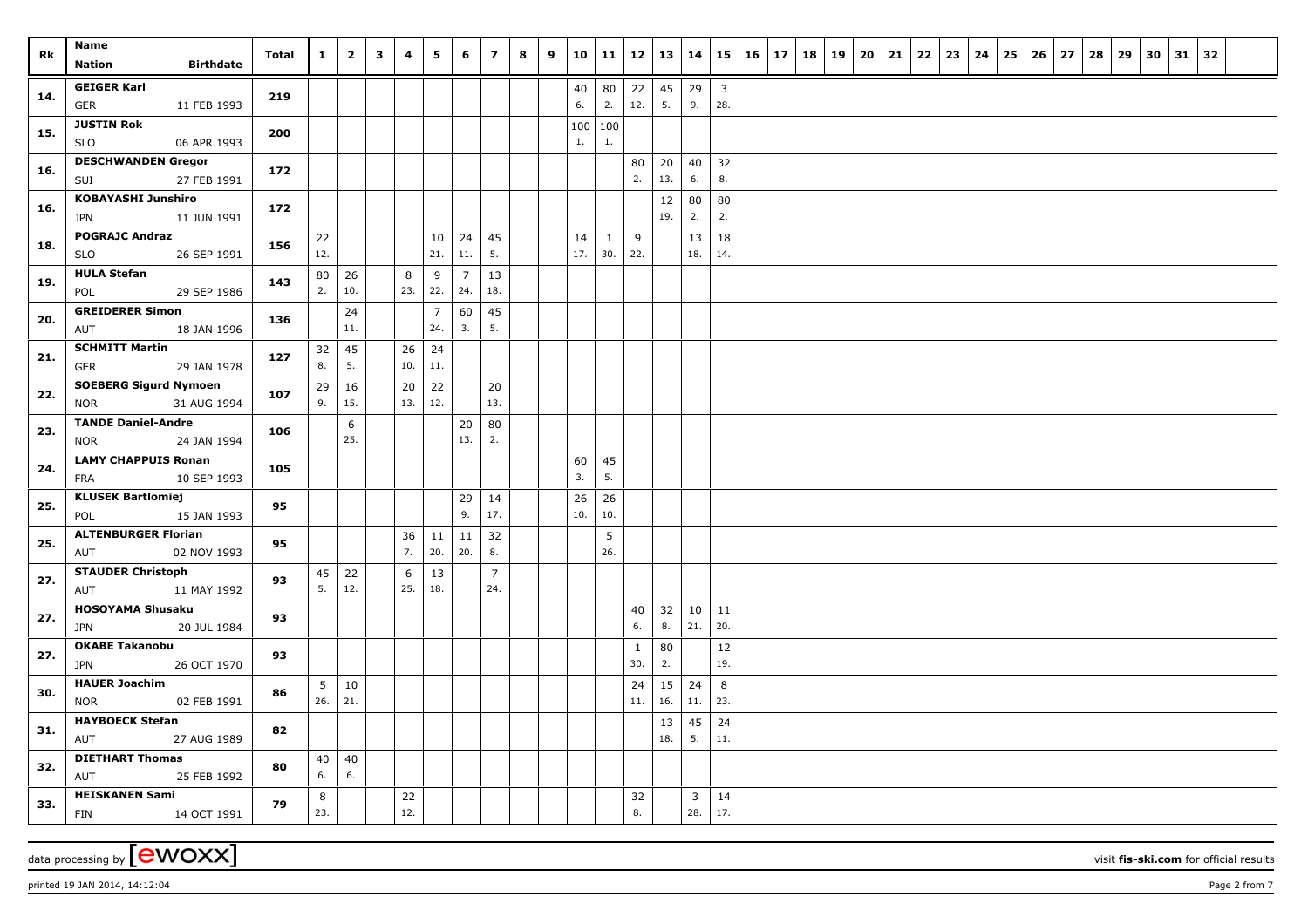| Rk         | Name<br><b>Birthdate</b><br><b>Nation</b>                                | Total    | $\mathbf{1}$          | $\overline{2}$ | $\mathbf{3}$ | 4              | 5                     | 6                     | $\overline{z}$                       | 8 | 9 | 10                    | 11        | 12             | $13 \mid 14$ |                |                       | $15 \mid 16 \mid 17$ | 18   19 |  | $20 \mid 21$ | 22 | 23 | 24 | 25 | 26 | 27 | 28 | 29 | 30 | $31 \mid 32$ |  |
|------------|--------------------------------------------------------------------------|----------|-----------------------|----------------|--------------|----------------|-----------------------|-----------------------|--------------------------------------|---|---|-----------------------|-----------|----------------|--------------|----------------|-----------------------|----------------------|---------|--|--------------|----|----|----|----|----|----|----|----|----|--------------|--|
| 33.        | <b>PUNGERTAR Matjaz</b><br>14 AUG 1990<br><b>SLO</b>                     | 79       |                       |                |              |                |                       |                       |                                      |   |   |                       | 60<br>3.  |                |              | 18<br>14.      | 1<br>30.              |                      |         |  |              |    |    |    |    |    |    |    |    |    |              |  |
| 35.        | <b>ZUPANCIC Miran</b><br><b>SLO</b><br>11 NOV 1989                       | 76       |                       |                |              |                |                       |                       |                                      |   |   | 9<br>22.              | 11<br>20. | 9<br>22.       | 32<br>8.     | 8<br>23.       | $\overline{7}$<br>24. |                      |         |  |              |    |    |    |    |    |    |    |    |    |              |  |
| 36.        | <b>MEZNAR Mitja</b><br>30 JUN 1988<br><b>SLO</b>                         | 73       |                       |                |              |                |                       |                       |                                      |   |   | 11<br>20.             | 9<br>22.  | 20<br>13.      | 8<br>23.     | 12<br>19.      | 13<br>18.             |                      |         |  |              |    |    |    |    |    |    |    |    |    |              |  |
| 36.        | <b>MAYLAENDER Jan</b><br>29 MAR 1992<br>GER                              | 73       | 12<br>19.             |                |              | 11<br>20.      | $\overline{4}$<br>27. |                       |                                      |   |   | 29<br>9.              | 12<br>19. |                | 5<br>26.     |                |                       |                      |         |  |              |    |    |    |    |    |    |    |    |    |              |  |
| 38.        | <b>FORFANG Johann Andre</b><br>04 JUL 1995<br><b>NOR</b>                 | 72       | 36<br>7.              | 36<br>7.       |              |                |                       |                       |                                      |   |   |                       |           |                |              |                |                       |                      |         |  |              |    |    |    |    |    |    |    |    |    |              |  |
| 39.        | <b>ZNISZCZOL Aleksander</b><br>08 MAR 1994<br>POL                        | 67       |                       |                |              |                |                       |                       |                                      |   |   | 45<br>5.              | 22<br>12. |                |              |                |                       |                      |         |  |              |    |    |    |    |    |    |    |    |    |              |  |
| 40.        | <b>SCHIFFNER Markus</b><br>05 JUN 1992<br>AUT                            | 64       | 14<br>17.             | 8<br>23.       |              | 2<br>29.       |                       | $\overline{4}$<br>27. | 24<br>11.                            |   |   | 12<br>19.             |           |                |              |                |                       |                      |         |  |              |    |    |    |    |    |    |    |    |    |              |  |
| 40.        | <b>KOIVURANTA Anssi</b><br>03 JUL 1988<br>FIN                            | 64       | $\overline{4}$<br>27. |                |              | 40<br>6.       | 20<br>13.             |                       |                                      |   |   |                       |           |                |              |                |                       |                      |         |  |              |    |    |    |    |    |    |    |    |    |              |  |
| 42.        | <b>WOLNY Jakub</b><br>POL<br>15 MAY 1995<br><b>ROENSEN Atle Pedersen</b> | 62       |                       |                |              |                |                       | 32<br>8.<br>18        | $\overline{\mathbf{3}}$<br>28.<br>18 |   |   | $\overline{7}$<br>24. | 20<br>13. |                |              |                |                       |                      |         |  |              |    |    |    |    |    |    |    |    |    |              |  |
| 43.        | <b>NOR</b><br>13 AUG 1988<br><b>AIGNER Clemens</b>                       | 61       | 13<br>18.             | 12<br>19.      |              |                |                       | 14.                   | 14.                                  |   |   | 18                    | 40        |                |              |                |                       |                      |         |  |              |    |    |    |    |    |    |    |    |    |              |  |
| 44.        | AUT<br>02 FEB 1993<br><b>NIEMI Sami</b>                                  | 58       |                       |                |              |                |                       |                       |                                      |   |   | 14.                   | 6.        | 32             |              | 11             | 15                    |                      |         |  |              |    |    |    |    |    |    |    |    |    |              |  |
| 44.        | 16 FEB 1991<br>FIN<br><b>MECHLER Maximilian</b>                          | 58       | 16                    | 20             |              | 5              | 15                    |                       |                                      |   |   |                       |           | 8.             |              | 20.            | 16.                   |                      |         |  |              |    |    |    |    |    |    |    |    |    |              |  |
| 46.        | 03 JAN 1984<br>GER<br><b>UNTERBERGER David</b>                           | 56       | 15.                   | 13.            |              | 26.            | 16.                   |                       |                                      |   |   |                       | 16        | 36             |              |                |                       |                      |         |  |              |    |    |    |    |    |    |    |    |    |              |  |
| 47.        | 23 SEP 1988<br>AUT<br><b>KOREK Dusty</b>                                 | 52       |                       |                |              |                |                       |                       |                                      |   |   |                       | 15.       | 7.             |              | $\overline{2}$ | 50                    |                      |         |  |              |    |    |    |    |    |    |    |    |    |              |  |
| 47.        | 19 APR 1995<br>CAN<br><b>MAEAETTAE Jarkko</b>                            | 52       |                       |                |              | 15             | 36                    |                       |                                      |   |   |                       |           |                |              | 29.            | 4.                    |                      |         |  |              |    |    |    |    |    |    |    |    |    |              |  |
| 49.        | 28 DEC 1994<br><b>FIN</b><br><b>CHOI Seou</b>                            | 51       |                       |                |              | 16.            | 7.                    |                       |                                      |   |   | 10                    | 15        | 11             | 8            |                |                       |                      |         |  |              |    |    |    |    |    |    |    |    |    |              |  |
| 50.        | KOR<br>03 DEC 1982<br><b>SEDLAK Borek</b>                                | 44       |                       |                |              |                |                       | 40                    | 1                                    |   |   | 21.                   | 16.       | 20.            | 23.          |                |                       |                      |         |  |              |    |    |    |    |    |    |    |    |    |              |  |
| 51.        | CZE<br>15 JUN 1981<br><b>SJOEEN Phillip</b>                              | 41<br>40 | 18                    | 18             |              | $\overline{4}$ |                       | 6.                    | 30.                                  |   |   |                       |           |                |              |                |                       |                      |         |  |              |    |    |    |    |    |    |    |    |    |              |  |
| 52.<br>52. | <b>NOR</b><br>24 DEC 1995<br><b>KAELIN Pascal</b>                        | 40       | 14.<br>9              | 14.<br>9       |              | 27.            |                       |                       |                                      |   |   |                       |           | $\overline{4}$ |              |                | 18                    |                      |         |  |              |    |    |    |    |    |    |    |    |    |              |  |
|            | 11 JAN 1993<br>SUI                                                       |          | 22.                   | 22.            |              |                |                       |                       |                                      |   |   |                       |           | 27.            |              |                | 14.                   |                      |         |  |              |    |    |    |    |    |    |    |    |    |              |  |

printed 19 JAN 2014, 14:12:04 **Page 3** from 7

data processing by **CWOXX** visit fis-ski.com for official results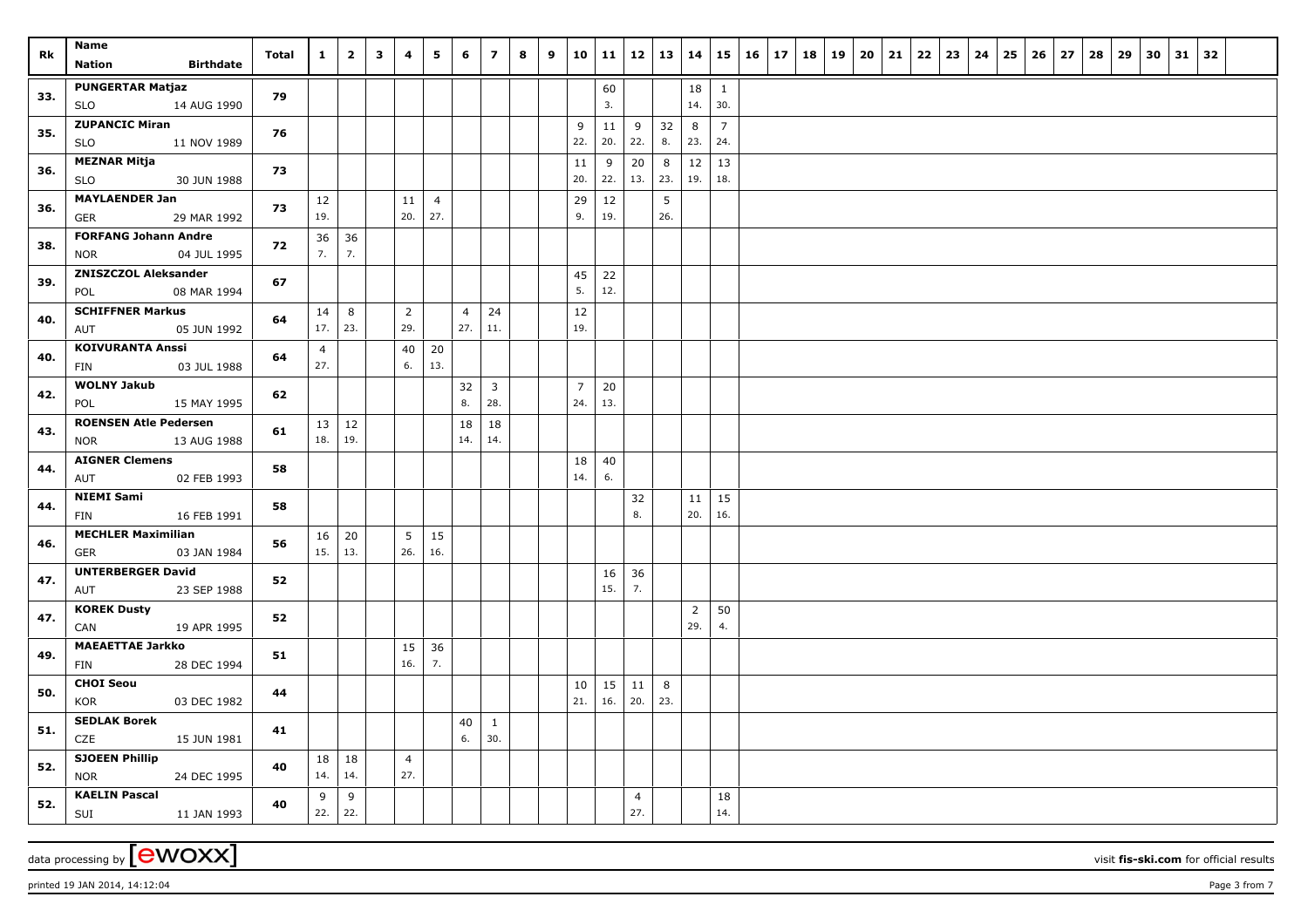| Rk  | Name                                          | Total | $\mathbf{1}$ | $\overline{2}$        | $\mathbf{3}$ | 4   | 5            | 6         | $\overline{z}$ | 8 | 9 | 10             | $\vert$ 11 | 12             | 13        | $\vert$ 14 |     | $15 \mid 16 \mid 17$ | 18   19 |  | $20 \mid 21$ | 22 | 23 | 24 | 25 | 26 | 27 | 28 | 29 | 30 | $31 \mid 32$ |  |
|-----|-----------------------------------------------|-------|--------------|-----------------------|--------------|-----|--------------|-----------|----------------|---|---|----------------|------------|----------------|-----------|------------|-----|----------------------|---------|--|--------------|----|----|----|----|----|----|----|----|----|--------------|--|
|     | <b>Birthdate</b><br><b>Nation</b>             |       |              |                       |              |     |              |           |                |   |   |                |            |                |           |            |     |                      |         |  |              |    |    |    |    |    |    |    |    |    |              |  |
| 52. | <b>SWENSEN Vegard</b>                         | 40    |              |                       |              |     |              |           |                |   |   |                |            | 15             | 16        |            | 9   |                      |         |  |              |    |    |    |    |    |    |    |    |    |              |  |
|     | <b>NOR</b><br>22 OCT 1986                     |       |              |                       |              |     |              |           |                |   |   |                |            | 16.            | 15.       |            | 22. |                      |         |  |              |    |    |    |    |    |    |    |    |    |              |  |
| 52. | <b>SATO Yukiya</b>                            | 40    |              |                       |              |     |              |           |                |   |   |                |            |                | 40        |            |     |                      |         |  |              |    |    |    |    |    |    |    |    |    |              |  |
|     | JPN<br>19 JUN 1995                            |       |              |                       |              |     |              |           |                |   |   |                |            |                | 6.        |            |     |                      |         |  |              |    |    |    |    |    |    |    |    |    |              |  |
| 56. | <b>ASIKAINEN Lauri</b>                        | 38    |              |                       |              |     |              | 9         | 29             |   |   |                |            |                |           |            |     |                      |         |  |              |    |    |    |    |    |    |    |    |    |              |  |
|     | 28 MAY 1989<br>FIN                            |       |              |                       |              |     |              | 22.       | 9.             |   |   |                |            |                |           |            |     |                      |         |  |              |    |    |    |    |    |    |    |    |    |              |  |
| 56. | <b>PITEA Sorin Iulian</b>                     | 38    |              |                       |              |     |              |           | 9              |   |   |                |            | $\overline{7}$ |           |            | 22  |                      |         |  |              |    |    |    |    |    |    |    |    |    |              |  |
|     | ROU<br>07 SEP 1997                            |       |              |                       |              |     |              |           | 22.            |   |   |                |            | 24.            |           |            | 12. |                      |         |  |              |    |    |    |    |    |    |    |    |    |              |  |
| 56. | <b>GRIGOLI Marco</b>                          | 38    |              |                       |              |     |              |           | $\overline{4}$ |   |   | $\overline{2}$ | 8          | 15             | 9         |            |     |                      |         |  |              |    |    |    |    |    |    |    |    |    |              |  |
|     | SUI<br>27 APR 1991                            |       |              |                       |              |     |              |           | 27.            |   |   | 29.            | 23.        | 16.            | 22.       |            |     |                      |         |  |              |    |    |    |    |    |    |    |    |    |              |  |
| 59. | <b>STJERNEN Andreas</b>                       | 37    | 15<br>16.    | $\overline{4}$<br>27. |              |     |              | 8<br>23.  | 10<br>21.      |   |   |                |            |                |           |            |     |                      |         |  |              |    |    |    |    |    |    |    |    |    |              |  |
|     | 30 JUL 1988<br><b>NOR</b>                     |       |              |                       |              |     |              |           |                |   |   |                |            |                |           |            |     |                      |         |  |              |    |    |    |    |    |    |    |    |    |              |  |
| 60. | <b>SCHOFT Felix</b><br>06 JUL 1990            | 34    |              |                       |              |     |              | 12<br>19. | 22<br>12.      |   |   |                |            |                |           |            |     |                      |         |  |              |    |    |    |    |    |    |    |    |    |              |  |
|     | <b>GER</b><br><b>KEITURI Kalle</b>            |       |              |                       |              | 18  |              |           |                |   |   |                |            |                |           |            |     |                      |         |  |              |    |    |    |    |    |    |    |    |    |              |  |
| 60. | 25 APR 1984<br>FIN                            | 34    |              |                       |              | 14. | 16<br>15.    |           |                |   |   |                |            |                |           |            |     |                      |         |  |              |    |    |    |    |    |    |    |    |    |              |  |
|     | <b>PREVC Cene</b>                             |       |              |                       |              | 13  | 8            | 13        |                |   |   |                |            |                |           |            |     |                      |         |  |              |    |    |    |    |    |    |    |    |    |              |  |
| 60. | <b>SLO</b><br>12 MAR 1996                     | 34    |              |                       |              | 18. | 23.          | 18.       |                |   |   |                |            |                |           |            |     |                      |         |  |              |    |    |    |    |    |    |    |    |    |              |  |
|     | <b>TAKAHASHI Daito</b>                        |       |              |                       |              |     |              |           |                |   |   |                |            | 13             |           | 20         |     |                      |         |  |              |    |    |    |    |    |    |    |    |    |              |  |
| 63. | <b>JPN</b><br>16 DEC 1980                     | 33    |              |                       |              |     |              |           |                |   |   |                |            | 18.            |           | 13.        |     |                      |         |  |              |    |    |    |    |    |    |    |    |    |              |  |
|     | <b>HUBER Daniel</b>                           |       |              |                       |              |     |              |           |                |   |   | 16             | 15         |                |           |            |     |                      |         |  |              |    |    |    |    |    |    |    |    |    |              |  |
| 64. | 02 JAN 1993<br>AUT                            | 31    |              |                       |              |     |              |           |                |   |   | 15.            | 16.        |                |           |            |     |                      |         |  |              |    |    |    |    |    |    |    |    |    |              |  |
|     | <b>MANDL Ziga</b>                             | 31    | 10           | 11                    |              | 10  |              |           |                |   |   |                |            |                |           |            |     |                      |         |  |              |    |    |    |    |    |    |    |    |    |              |  |
| 64. | 13 JAN 1990<br><b>SLO</b>                     |       | 21.          | 20.                   |              | 21. |              |           |                |   |   |                |            |                |           |            |     |                      |         |  |              |    |    |    |    |    |    |    |    |    |              |  |
| 66. | <b>KLINGA Sebastian</b>                       | 30    |              | $\overline{3}$        |              |     |              | 22        | 5              |   |   |                |            |                |           |            |     |                      |         |  |              |    |    |    |    |    |    |    |    |    |              |  |
|     | 26 APR 1992<br>FIN                            |       |              | 28.                   |              |     |              | 12.       | 26.            |   |   |                |            |                |           |            |     |                      |         |  |              |    |    |    |    |    |    |    |    |    |              |  |
| 67. | <b>ALEXANDER Nicholas</b>                     | 27    |              |                       |              |     |              |           |                |   |   |                |            | $\overline{7}$ |           | 14         | 6   |                      |         |  |              |    |    |    |    |    |    |    |    |    |              |  |
|     | 24 AUG 1988<br><b>USA</b>                     |       |              |                       |              |     |              |           |                |   |   |                |            | 24.            |           | 17.        | 25. |                      |         |  |              |    |    |    |    |    |    |    |    |    |              |  |
| 68. | <b>KOT Jakub</b>                              | 26    |              |                       |              |     |              |           |                |   |   |                |            | 26             |           |            |     |                      |         |  |              |    |    |    |    |    |    |    |    |    |              |  |
|     | POL<br>19 JAN 1990                            |       |              |                       |              |     |              |           |                |   |   |                |            | 10.            |           |            |     |                      |         |  |              |    |    |    |    |    |    |    |    |    |              |  |
| 69. | <b>EGGENHOFER Markus</b>                      | 25    |              |                       |              |     |              |           |                |   |   | 15             | 10         |                |           |            |     |                      |         |  |              |    |    |    |    |    |    |    |    |    |              |  |
|     | 11 DEC 1987<br>AUT                            |       |              |                       |              |     |              |           |                |   |   | 16.            | 21.        |                |           |            |     |                      |         |  |              |    |    |    |    |    |    |    |    |    |              |  |
| 70. | <b>MORRICE Trevor</b>                         | 24    |              |                       |              |     |              |           |                |   |   |                |            |                | 24<br>11. |            |     |                      |         |  |              |    |    |    |    |    |    |    |    |    |              |  |
|     | 23 SEP 1991<br>CAN<br><b>WATANABE Hiroaki</b> |       |              |                       |              |     |              |           |                |   |   |                |            |                |           |            |     |                      |         |  |              |    |    |    |    |    |    |    |    |    |              |  |
| 70. | <b>JPN</b><br>18 SEP 1991                     | 24    |              |                       |              |     |              |           |                |   |   |                |            |                | 24<br>11. |            |     |                      |         |  |              |    |    |    |    |    |    |    |    |    |              |  |
|     | <b>STREITLER Patrick</b>                      |       |              |                       |              |     |              | 10        | 12             |   |   |                |            |                |           |            |     |                      |         |  |              |    |    |    |    |    |    |    |    |    |              |  |
| 72. | AUT<br>17 APR 1995                            | 22    |              |                       |              |     |              | 21.       | 19.            |   |   |                |            |                |           |            |     |                      |         |  |              |    |    |    |    |    |    |    |    |    |              |  |
|     | <b>BERGQUIST Hans Petter</b>                  |       |              |                       |              | 12  | $\mathbf{1}$ |           | 8              |   |   |                |            |                |           |            |     |                      |         |  |              |    |    |    |    |    |    |    |    |    |              |  |
| 73. | <b>NOR</b><br>20 JAN 1994                     | 21    |              |                       |              | 19. | 30.          |           | 23.            |   |   |                |            |                |           |            |     |                      |         |  |              |    |    |    |    |    |    |    |    |    |              |  |

data processing by **CWOXX** visit fis-ski.com for official results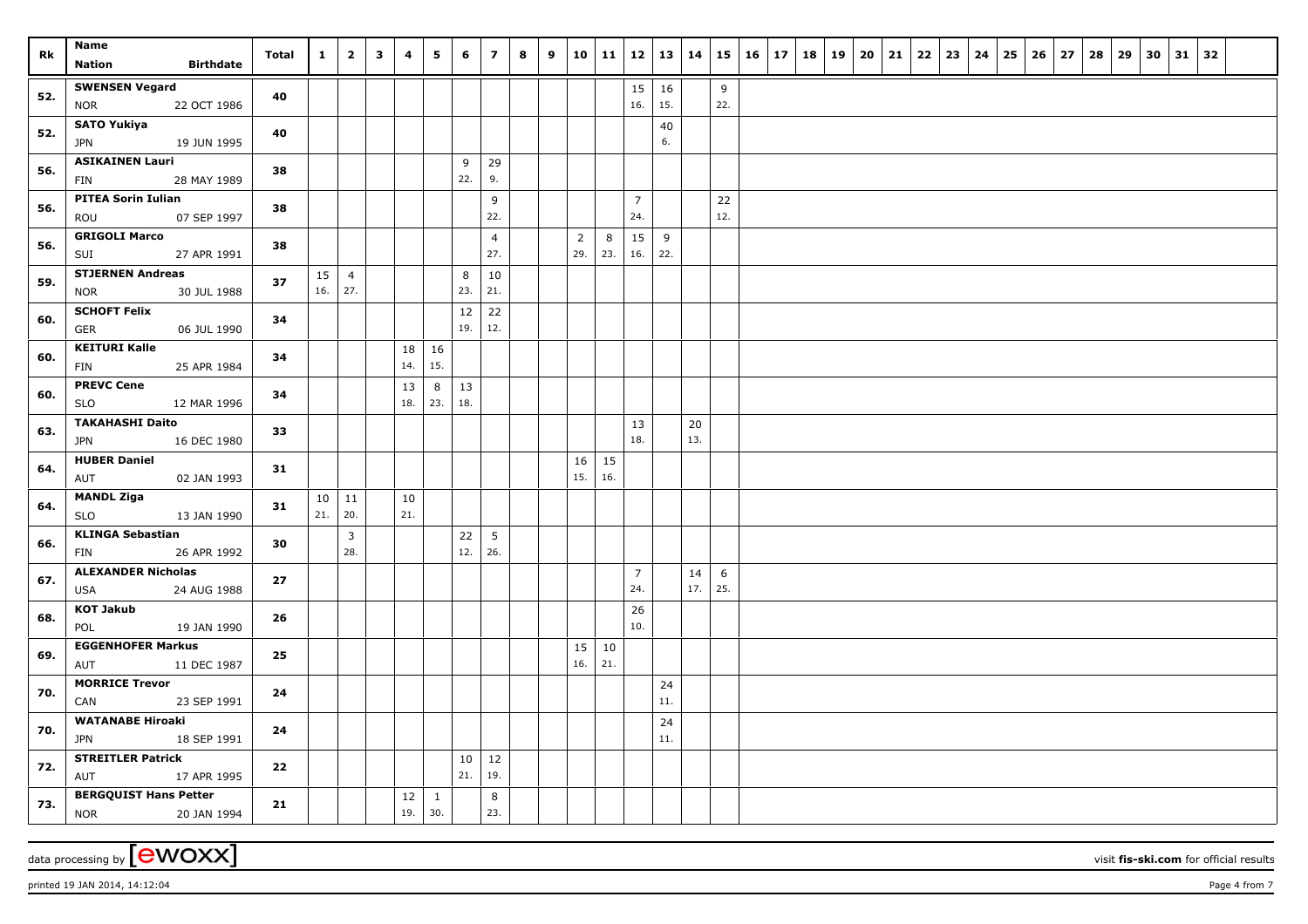| Rk  | Name<br><b>Birthdate</b><br><b>Nation</b>                         | Total | $\mathbf{1}$        | $\overline{\mathbf{2}}$ | $\mathbf{3}$ | $\overline{\mathbf{4}}$ | 5                     | 6                  | $\overline{z}$        | 8 | 9 | 10             | 11                    | 12  | $13 \mid 14$          |                       |                       | $15 \mid 16$ | $17 \mid 18 \mid 19$ |  | $20 \mid 21$ | 22 | 23 | 24 | 25 | 26 | 27 | 28 | 29 | 30 | $31 \mid 32$ |  |
|-----|-------------------------------------------------------------------|-------|---------------------|-------------------------|--------------|-------------------------|-----------------------|--------------------|-----------------------|---|---|----------------|-----------------------|-----|-----------------------|-----------------------|-----------------------|--------------|----------------------|--|--------------|----|----|----|----|----|----|----|----|----|--------------|--|
| 74. | <b>BERGGAARD Mats Soehagen</b><br>24 AUG 1995<br><b>NOR</b>       | 20    | $\mathbf{1}$<br>30. |                         |              |                         |                       |                    |                       |   |   | 13<br>18.      | 6<br>25.              |     |                       |                       |                       |              |                      |  |              |    |    |    |    |    |    |    |    |    |              |  |
| 74. | <b>ITO Kenshiro</b><br>08 JAN 1990<br>JPN                         | 20    |                     |                         |              |                         |                       |                    |                       |   |   |                |                       |     | $\overline{4}$<br>27. | 16<br>15.             |                       |              |                      |  |              |    |    |    |    |    |    |    |    |    |              |  |
| 76. | <b>KARLEN Gabriel</b><br>10 MAR 1994<br>SUI                       | 18    |                     |                         |              | $\overline{3}$<br>28.   | 15<br>16.             |                    |                       |   |   |                |                       |     |                       |                       |                       |              |                      |  |              |    |    |    |    |    |    |    |    |    |              |  |
| 77. | <b>MIETUS Krzysztof</b><br>POL<br>08 MAR 1991                     | 17    |                     |                         |              |                         |                       | $\,$ 6 $\,$<br>25. | 11<br>20.             |   |   |                |                       |     |                       |                       |                       |              |                      |  |              |    |    |    |    |    |    |    |    |    |              |  |
| 77. | <b>POLYCHRONIDIS Nico</b><br>08 NOV 1989<br>GRE                   | 17    |                     |                         |              |                         |                       |                    |                       |   |   |                |                       |     |                       | $\overline{7}$<br>24. | 10<br>21.             |              |                      |  |              |    |    |    |    |    |    |    |    |    |              |  |
| 79. | <b>LUGERT Tobias</b><br>GER<br>18 JUN 1993                        | 16    |                     |                         |              |                         |                       | 16<br>15.          |                       |   |   |                |                       |     |                       |                       |                       |              |                      |  |              |    |    |    |    |    |    |    |    |    |              |  |
| 80. | <b>YLIPULLI Miika</b><br>FIN<br>01 MAR 1995                       | 15    |                     |                         |              |                         | 5<br>26.              |                    |                       |   |   | 6<br>25.       | $\overline{4}$<br>27. |     |                       |                       |                       |              |                      |  |              |    |    |    |    |    |    |    |    |    |              |  |
| 80. | <b>KOCH Martin</b><br>22 JAN 1982<br>AUT                          | 15    |                     | 15<br>16.               |              |                         |                       |                    |                       |   |   |                |                       |     |                       |                       |                       |              |                      |  |              |    |    |    |    |    |    |    |    |    |              |  |
| 80. | <b>FRENETTE Peter</b><br>24 FEB 1992<br>USA                       | 15    |                     | 5<br>26.                |              | $\overline{7}$<br>24.   | $\overline{3}$<br>28. |                    |                       |   |   |                |                       |     |                       |                       |                       |              |                      |  |              |    |    |    |    |    |    |    |    |    |              |  |
| 80. | <b>SAMMELSELG Siim-Tanel</b><br>EST<br>18 MAY 1993                | 15    |                     |                         |              |                         |                       |                    |                       |   |   |                |                       |     |                       | 15<br>16.             |                       |              |                      |  |              |    |    |    |    |    |    |    |    |    |              |  |
| 84. | <b>BRADATSCH Sebastian</b><br><b>GER</b><br>08 MAY 1996           | 14    |                     |                         |              |                         |                       | 14<br>17.          |                       |   |   |                |                       |     |                       |                       |                       |              |                      |  |              |    |    |    |    |    |    |    |    |    |              |  |
| 85. | <b>TOROK Eduard</b><br>ROU<br>02 MAY 1997<br><b>EGLOFF Pascal</b> | 13    |                     |                         |              |                         |                       |                    | 6<br>25.              |   |   |                |                       |     | 3<br>28.              |                       | $\overline{4}$<br>27. |              |                      |  |              |    |    |    |    |    |    |    |    |    |              |  |
| 86. | 08 AUG 1992<br>SUI<br><b>HOSODA Shotaro</b>                       | 12    |                     |                         |              |                         |                       |                    | $\overline{2}$<br>29. |   |   |                |                       |     | 10<br>21.<br>12       |                       |                       |              |                      |  |              |    |    |    |    |    |    |    |    |    |              |  |
| 86. | <b>JPN</b><br>02 DEC 1991<br><b>JOHNSON Anders</b>                | 12    |                     |                         |              |                         |                       |                    |                       |   |   | $\overline{3}$ |                       |     | 19.<br>8              | $\mathbf{1}$          |                       |              |                      |  |              |    |    |    |    |    |    |    |    |    |              |  |
| 86. | 23 APR 1989<br>USA<br><b>KANG Chil-ku</b>                         | 12    |                     |                         |              |                         |                       |                    |                       |   |   | 28.            |                       | 11  | 23.                   | 30.                   |                       |              |                      |  |              |    |    |    |    |    |    |    |    |    |              |  |
| 89. | 08 AUG 1984<br>KOR<br>ZAPOTOCZNY Andrzej                          | 11    |                     |                         |              |                         |                       | 5                  |                       |   |   |                |                       | 20. |                       |                       | 5                     |              |                      |  |              |    |    |    |    |    |    |    |    |    |              |  |
| 90. | 16 OCT 1991<br>POL<br><b>LEYHE Stephan</b>                        | 10    |                     |                         |              | 9                       |                       | 26.                |                       |   |   |                |                       |     |                       |                       | 26.                   |              |                      |  |              |    |    |    |    |    |    |    |    |    |              |  |
| 91. | <b>GER</b><br>05 JAN 1992<br>YOSHIOKA Kazuya                      | 9     |                     |                         |              | 22.                     |                       |                    |                       |   |   |                |                       |     |                       | 9                     |                       |              |                      |  |              |    |    |    |    |    |    |    |    |    |              |  |
| 91. | <b>JPN</b><br>09 SEP 1978<br><b>BARTOL Gasper</b>                 | 9     |                     |                         |              |                         |                       |                    |                       |   |   | 8              |                       |     |                       | 22.                   |                       |              |                      |  |              |    |    |    |    |    |    |    |    |    |              |  |
| 93. | <b>SLO</b><br>27 SEP 1991                                         | 8     |                     |                         |              |                         |                       |                    |                       |   |   | 23.            |                       |     |                       |                       |                       |              |                      |  |              |    |    |    |    |    |    |    |    |    |              |  |

 $p$ rinted 19 JAN 2014, 14:12:04  $p$ age 5 from 7

data processing by **CWOXX** visit fis-ski.com for official results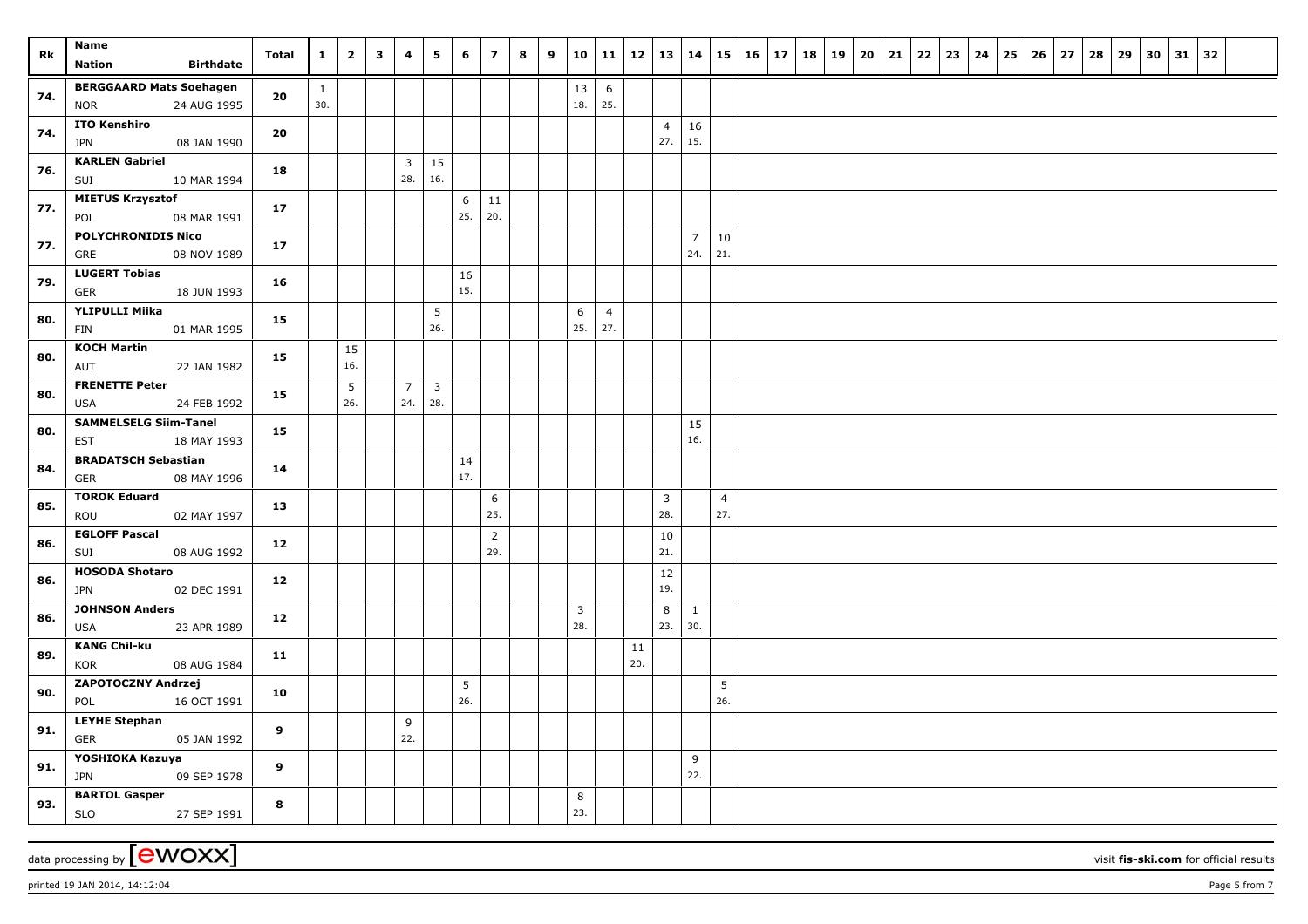| Rk   | Name<br><b>Nation</b><br><b>Birthdate</b>                                            | Total          | $\mathbf{1}$          | $\overline{\mathbf{2}}$ | $\mathbf{3}$ | 4                   | 5                     | 6                          | $\overline{z}$ | 8 | 9 |                       | $10 \mid 11 \mid 12$  |                     | $\vert$ 13 $\vert$ 14 |                       |                       | 15   16   17   18   19   20   21 |  |  | 22 | 23 | 24   25   26   27 |  | 28 | 29 | 30 | $31 \mid 32$ |  |
|------|--------------------------------------------------------------------------------------|----------------|-----------------------|-------------------------|--------------|---------------------|-----------------------|----------------------------|----------------|---|---|-----------------------|-----------------------|---------------------|-----------------------|-----------------------|-----------------------|----------------------------------|--|--|----|----|-------------------|--|----|----|----|--------------|--|
| 94.  | <b>GLASDER Michael</b><br><b>USA</b><br>27 MAR 1989                                  | $\overline{z}$ |                       |                         |              |                     |                       |                            |                |   |   |                       | $\overline{7}$<br>24. |                     |                       |                       |                       |                                  |  |  |    |    |                   |  |    |    |    |              |  |
| 94.  | <b>LARINTO Ville</b><br>11 APR 1990<br>FIN                                           | $\overline{z}$ |                       |                         |              | $\mathbf{1}$<br>30. | 6<br>25.              |                            |                |   |   |                       |                       |                     |                       |                       |                       |                                  |  |  |    |    |                   |  |    |    |    |              |  |
| 96.  | <b>ROWLEY Matthew</b><br>04 JUN 1993<br>CAN                                          | 6              |                       |                         |              |                     | $\overline{2}$<br>29. |                            |                |   |   |                       |                       |                     |                       | $\overline{4}$<br>27. |                       |                                  |  |  |    |    |                   |  |    |    |    |              |  |
| 96.  | <b>FUHRE Jan</b><br><b>NOR</b><br>02 JAN 1991                                        | 6              | 6<br>25.              |                         |              |                     |                       |                            |                |   |   |                       |                       |                     |                       |                       |                       |                                  |  |  |    |    |                   |  |    |    |    |              |  |
| 96.  | <b>TOCHIMOTO Shohei</b><br><b>JPN</b><br>21 DEC 1989                                 | 6              |                       |                         |              |                     |                       |                            |                |   |   |                       |                       |                     |                       | 6<br>25.              |                       |                                  |  |  |    |    |                   |  |    |    |    |              |  |
| 99.  | <b>MIETUS Grzegorz</b><br>POL<br>20 FEB 1993                                         | 5              |                       |                         |              |                     |                       |                            |                |   |   |                       |                       |                     |                       | $\overline{5}$<br>26. |                       |                                  |  |  |    |    |                   |  |    |    |    |              |  |
| 99.  | <b>RUDA Adam</b><br>POL<br>18 NOV 1995                                               | 5              |                       |                         |              |                     |                       |                            |                |   |   |                       |                       | 5<br>26.            |                       |                       |                       |                                  |  |  |    |    |                   |  |    |    |    |              |  |
| 101. | <b>YLITAPIO Santeri</b><br>22 FEB 1997<br>FIN                                        | 4              |                       |                         |              |                     |                       |                            |                |   |   | $\overline{4}$<br>27. |                       |                     |                       |                       |                       |                                  |  |  |    |    |                   |  |    |    |    |              |  |
| 102. | <b>MORASSI Andrea</b><br>ITA<br>30 AUG 1988                                          | $\mathbf{3}$   |                       |                         |              |                     |                       |                            |                |   |   | $\mathbf{1}$<br>30.   | $\overline{2}$<br>29. |                     |                       |                       |                       |                                  |  |  |    |    |                   |  |    |    |    |              |  |
| 102. | <b>LEJA Krzysztof</b><br>POL<br>21 FEB 1996                                          | $\mathbf{3}$   |                       |                         |              |                     |                       |                            |                |   |   |                       |                       | $\mathbf{3}$<br>28. |                       |                       |                       |                                  |  |  |    |    |                   |  |    |    |    |              |  |
| 102. | <b>KALINITSCHENKO Anton</b><br><b>RUS</b><br>22 JUL 1982<br><b>SARDYKO Alexander</b> | $\mathbf{3}$   | $\overline{3}$<br>28. |                         |              |                     |                       |                            |                |   |   |                       |                       |                     |                       |                       |                       |                                  |  |  |    |    |                   |  |    |    |    |              |  |
| 102. | 08 MAY 1990<br><b>RUS</b><br><b>SAKALA Filip</b>                                     | $\mathbf{3}$   |                       |                         |              |                     |                       | 3<br>28.<br>$\overline{2}$ |                |   |   |                       |                       |                     |                       |                       |                       |                                  |  |  |    |    |                   |  |    |    |    |              |  |
| 106. | CZE<br>21 MAY 1996<br><b>BRANDT Johan Martin</b>                                     | $\overline{2}$ |                       |                         |              |                     |                       | 29.                        |                |   |   |                       |                       |                     |                       |                       |                       |                                  |  |  |    |    |                   |  |    |    |    |              |  |
| 106. | <b>NOR</b><br>24 DEC 1987<br><b>ZHAPAROV Radik</b>                                   | $\overline{2}$ | $\overline{2}$<br>29. | $\overline{2}$          |              |                     |                       |                            |                |   |   |                       |                       |                     |                       |                       |                       |                                  |  |  |    |    |                   |  |    |    |    |              |  |
| 106. | KAZ<br>29 FEB 1984<br><b>RUTKOWSKI Lukasz</b>                                        | $\overline{2}$ |                       | 29.                     |              |                     |                       |                            |                |   |   |                       |                       | $\overline{2}$      |                       |                       |                       |                                  |  |  |    |    |                   |  |    |    |    |              |  |
| 106. | 22 JAN 1988<br>POL<br><b>ZMORAY Tomas</b>                                            | $\overline{2}$ |                       |                         |              |                     |                       |                            |                |   |   |                       |                       | 29.                 | $\overline{2}$        |                       |                       |                                  |  |  |    |    |                   |  |    |    |    |              |  |
| 106. | <b>SVK</b><br>26 JUL 1989<br><b>LAMB Chris</b>                                       | $\overline{2}$ |                       |                         |              |                     |                       |                            |                |   |   |                       |                       |                     | 29.                   |                       |                       |                                  |  |  |    |    |                   |  |    |    |    |              |  |
| 106. | <b>USA</b><br>21 JUN 1989<br><b>SUZUKI Sho</b>                                       | $\overline{2}$ |                       |                         |              |                     |                       |                            |                |   |   |                       |                       |                     |                       |                       | $\overline{2}$<br>29. |                                  |  |  |    |    |                   |  |    |    |    |              |  |
| 112. | <b>JPN</b><br>20 APR 1990                                                            | $\mathbf{1}$   |                       |                         |              |                     |                       |                            |                |   |   |                       |                       |                     | $\mathbf{1}$<br>30.   |                       |                       |                                  |  |  |    |    |                   |  |    |    |    |              |  |
| 112. | <b>MAYER Nicolas</b><br><b>FRA</b><br>06 OCT 1990                                    | $\mathbf{1}$   |                       | $\mathbf{1}$<br>30.     |              |                     |                       |                            |                |   |   |                       |                       |                     |                       |                       |                       |                                  |  |  |    |    |                   |  |    |    |    |              |  |

data processing by **CWOXX** visit fis-ski.com for official results

printed 19 JAN 2014, 14:12:04 **Page 6** from 7